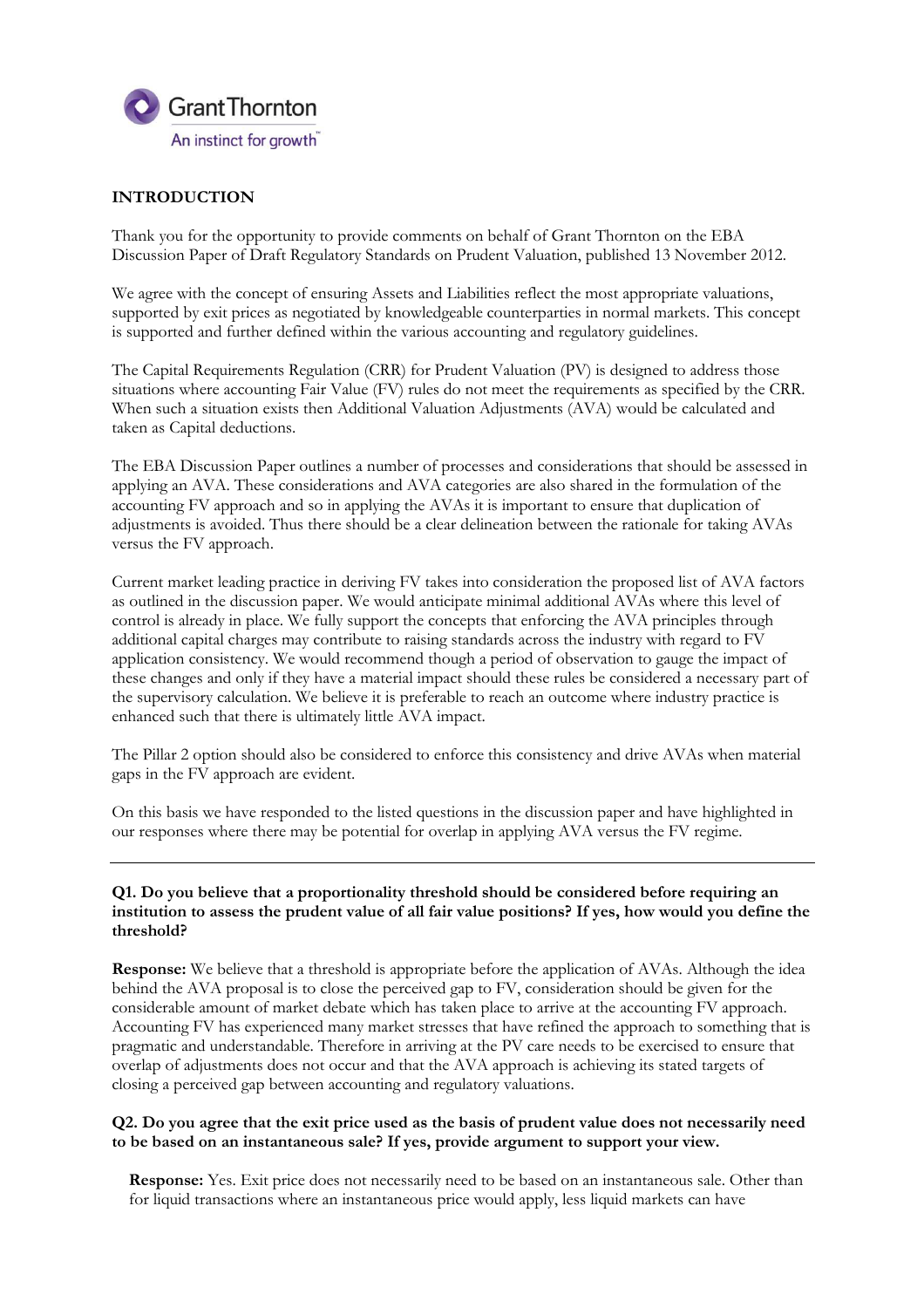observable transactions that are not necessarily representative of a sale price between knowledgeable counterparties in an otherwise normal market.

## **Q3. Should a specific time horizon for exit be set when assessing the prudent valuation? If so, how the time horizon should be set (e.g. the same time horizon for calculating Value-at-Risk (VaR), Credit Risk Capital Requirements, etc.), what should it be and how would it feed into the calculating of AVAs?**

**Response:** The accounting FV regime requires the book to be marked at exit price. This price would incorporate liquidity through its various drivers, one of which is period to unwind. This period would be particular to the position concerned and not necessarily reflect the generic liquidity periods covered by either the VAR/CRR, etc structures. Judgement would need to be applied rather than a 'standardised' period.

#### **Q4. Do you support the concept of a specified level of confidence to determine AVAs? If not, why? Are there any AVAs where the use of a specified level of confidence is not appropriate?**

**Response:** The concept of a Confidence Level in developing AVAs is conceptually sound. However as previously mentioned, this proposal is attempting to close the gap between a perceived difference between an accounting FV and PV market approach. Unless the AVAs are covering an identified shortfall then there is going to be a level of judgement and estimate in arriving at the AVA. Applying a confidence level to estimates over and above the accounting FV may be perceived as applying precision around a process that is ultimately judgemental.

### **Q5. If you support a specified level of confidence, do you support the use of a 95% level of confidence? What practical issues or inconsistencies with other parts of the CRR might arise when using this level of confidence?**

**Response:** See question 4

**Q6. How prescriptive do you believe the RTS should be around the number of data points that are required to calculate a 95% level of confidence without any more judgemental approach being necessary?** 

**Response:** See question 4

### **Q7. If you support a specified level of confidence, do you support the explicit allowance of using the level chosen as guidance for a more judgemental approach where data is lacking?**

**Response:** See question 4. However this point raises a conceptual issue with the application of the RTS. It would seem more beneficial for the RTS to provide a principles based guidance approach rather than prescription given that the types of transactions concerned require a level of judgement that would be difficult to combine under a banner of specification.

### **Q8. Should any additional possible sources of market prices be listed in the RTS?**

**Response:** Given the constant market developments in availability of data, it would seem that the RTS would need to be continually updated to maintain relevance. As part of their governance process professional valuation control functions should be continually monitoring the market for all available pricing sources.

### **Q9. Should more description be included of how to use the various sources of market prices to obtain a range of plausible prices?**

**Response:** It could be beneficial for the RTS to provide guidance around the application of prices and market sources in developing the fundamentals of a valuation process. Again focusing the RTS on a principles approach would provide the market with standards of application rather than detailed specifics that may not apply to all markets and jurisdictions.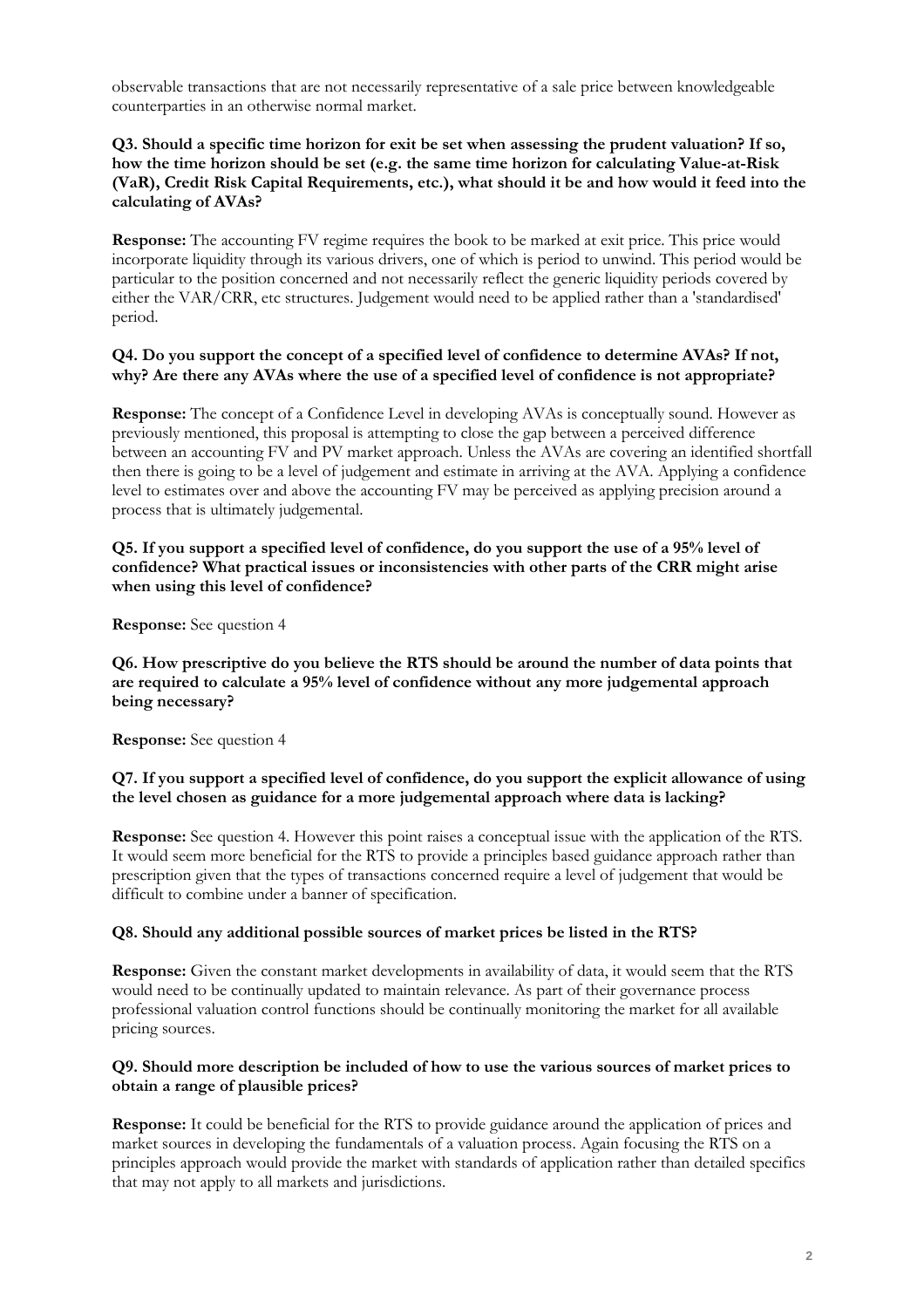**Q10. Should the RTS be more prescriptive on how to use the various alternative methods or sources of data to obtain a range of plausible prices where there is insufficient observable data to determine the range by direct statistical methods? If so how?** 

**Response:** See question 9

### **Q11. Are there any other indicators of large market price uncertainty which should be included?**

**Resonse:** No. The FV approach to valuation shares concepts with the PV approach. Given the FV concept has been a mainstay of valuation for a number of years including a stress test through the recent credit crisis, this period in particular did not identify 'Adjustment Categories' that are not already listed in the EBA paper.

## **Q12. Do you believe the approaches set out above are appropriate for each of the adjustments listed in Article 100? If not, what approaches do you believe would be more relevant?**

**Response:** See question 11

#### **Q13. Are there any other material causes of valuation uncertainty that the RTS should describe an approach for? Or are any of the adjustments listed above not material and should not be included?**

**Response:** See question 11. However through guidance principles the RTS could focus institutions on ensuring that PV is the main goal. Therefore whatever adjustment is required to arrive at that result should be incorporated into the process. As mentioned in our response to question 11, the current set of adjustment categories seem to provide a relatively comprehensive approach.

## **Q14. Do you believe that the testing approach in Annex 2 represents a useful tool to test for prudence of valuation? If not, what weaknesses make it unsuitable?**

**Response:** No. Statistical tests such as these do not fully encapsulate some of the qualitative judgements incorporated in arriving at an FV or PV. The danger in applying a statistical approaches to what is already based on judgemental factors creates the illusion of certainty around an uncertain process. An academic exercise for its own sake does not necessarily add value.

### **Q15. Do you believe that the RTS should be prescriptive with respect to validation techniques? If not, how do you believe that comparable levels of prudence should be ensured for the valuations across institutions? Are there other validation techniques that you believe should be detailed in the RTS?**

**Response:** Given the level of technical judgement required within each institution in arriving at the most appropriate FV/PV, which are in themselves based on long standing valuation concepts, the value add from RTS must be to enhance this process. RTS could provide principles and guidance as well as specific examples given the more esoteric transaction types that RTS is addressing. The RTS should provide, through its principles, consistent guidance in making sure that control functions have considered all relevant issues.

It should also be noted that Basel Pillar 2 is intended to ensure that institutions apply the regulatory guidelines consistently and appropriately. Pillar 2 should be used as a tool to enforce standardisation within the RTS principles.

## **Q16. Do you support the concept that prudent value can never be greater than fair value including fair value adjustments at both the individual position and the legal entity level? If not, what would be the reason to justify your view?**

**Response:** No. It is unlikely that the PV will ever be greater than FV. This would be due to the fact that the FV process takes into account all valuation considerations and therefore it would be highly unlikely that another valuation adjustment would reverse the assumptions within these considerations.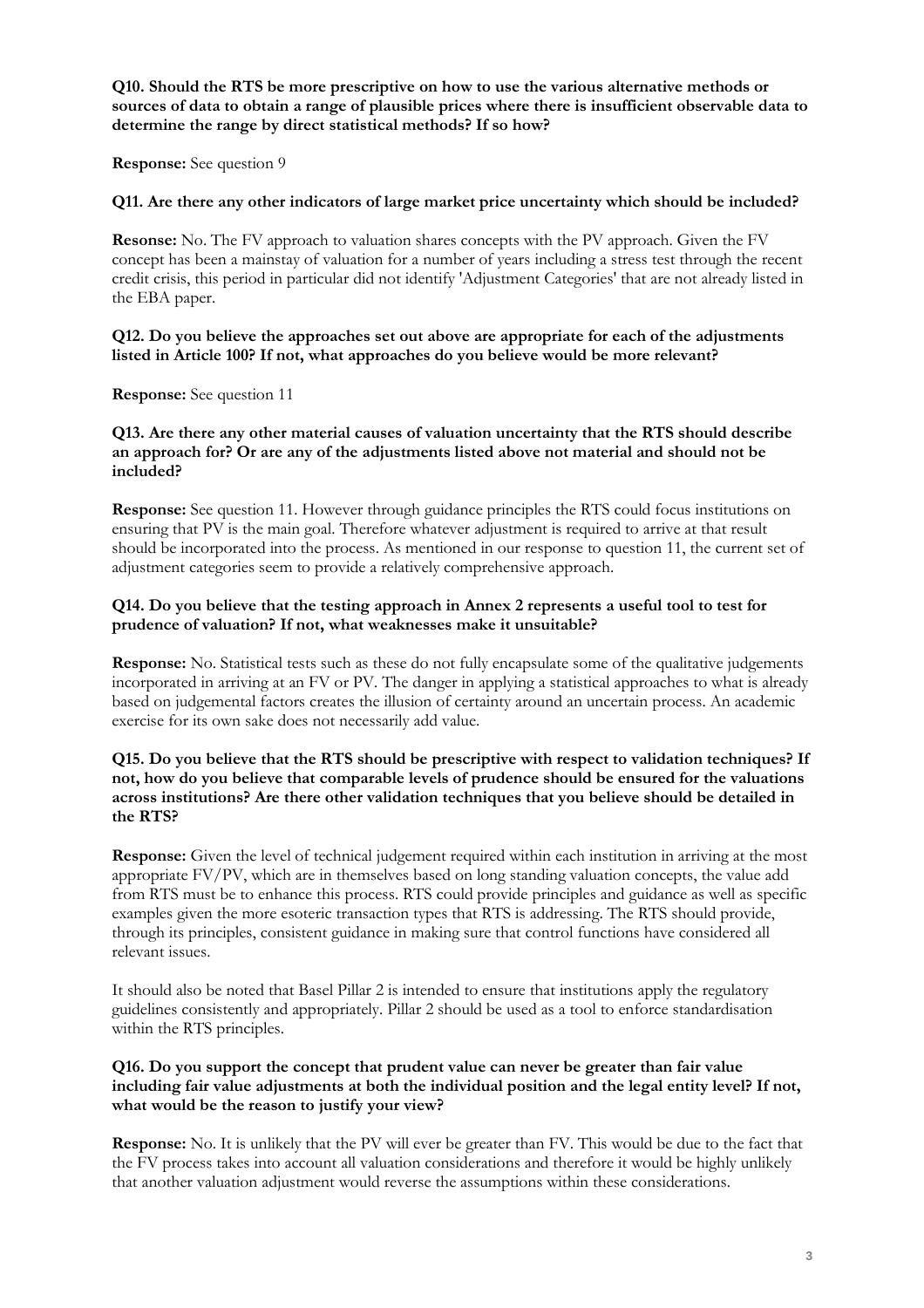## **Q17. Would simple aggregation better reflect your assumptions and practices or would you support the availability of a diversification benefit within the aggregation of position-level AVAs? Please explain the reasons and justification why, providing any evidence available to support your arguments**

**Response:** The concept of PV is to align those instances where FV does not equate to this approach. This would mean therefore that AVAs would be mostly specific and not general and so a diversification factor would most times not be applicable. However, if a situation did arise where AVAs were applied to transactions across an institution that did exhibit a correlated profile, then potentially a diversification factor could be considered.

## **Q18. If you support the availability of diversification benefit, do you support creating a simplified standard approach, an example of which is shown in Annex 4? If you do, do you have alternative suggestions on how this standard approach should be specified? Are the suggested correlations in the example appropriate, if not what other values could be used?**

**Response:** As noted in question 17, if a diversification factor was applicable, it would more than a likely be bespoke to the particular transactions involved. Therefore the RTS could be focused more on guidance and supporting examples rather than specifying a particular approach.

## **Q19. If you support the availability of diversification benefit, do you support allowing an inhouse approach which should be subject to approval by the regulator, an example of which is shown in Annex 4?**

Response: See question 18

## **Q20. Would you agree that offsets against AVAs for overlaps with other Pillar 1 capital requirements should not be permitted? If not, what offsets might be appropriate and under what conditions might they be allowed (e.g. individually assessed by the institution and agreed with the regulator rather than specified in the RTS)?**

**Response:** AVAs are applied in arriving at a PV, therefore there should be no overlap with other Pillar 1 capital requirements. If overlaps did exist then these should be eliminated in the regulatory capital calculations otherwise the capital regime becomes confused.

## **Q21. Do you believe the above requirements are appropriate? If not, what other requirements could be necessary and what requirements stated above are considered not to be relevant?**

**Response:** As stated in our Introduction, appropriate valuation of assets and liabilities should be the goal of all institutions. Principles provided by accounting requirements and regulation, overseen by control functions, both internal and external provides a framework aimed at ensuring this goal is met. We see the CRR regulations (and supporting RTS) as a key component of this framework however we would see the design of the RTS to provide principles and guidelines rather than detailed specifics, supported by the Pillar 2 regime as a tool for standardisation and enforcement.

## **Q22. What would be the sources of costs and benefits of requiring (a) the implementation of a unique AVA methodology and (b) a consistent format for reporting AVA? Do you agree that the benefits of such requirements outweigh the costs associated with them?**

**Response:** The costs of implementing such a process within control functions should be marginal given that it is an addendum to FV and it would be expected that AVAs would be only taken in exceptional circumstances. If the benefits are measured in a more robust valuation process then these would outweigh the costs.

## **Q23. If you agree with a reporting form being introduced, could you please provide a suggested template?**

**Response:** There should be no reason to derive a new template as the existing supervisory template should be sufficient.